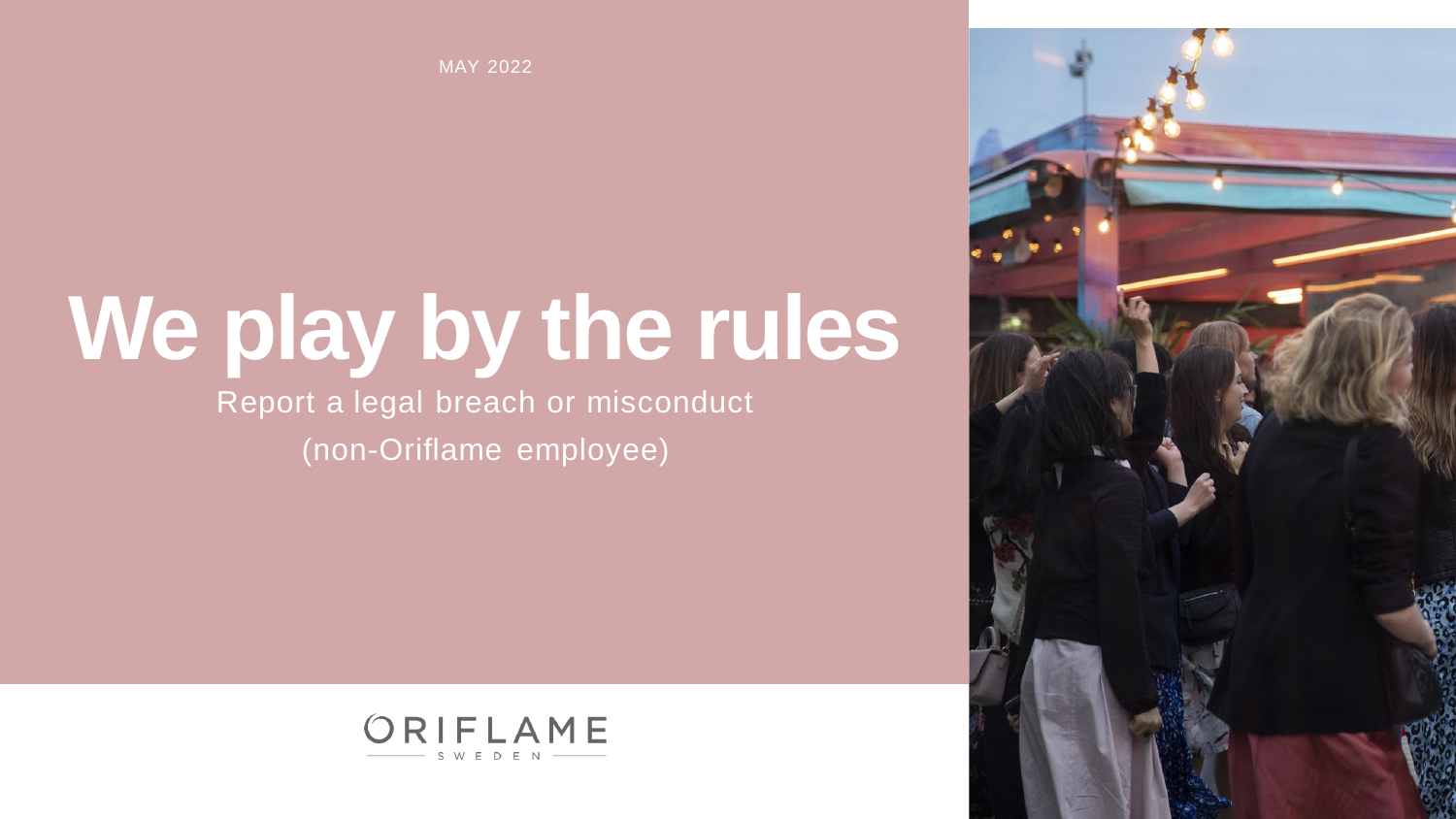

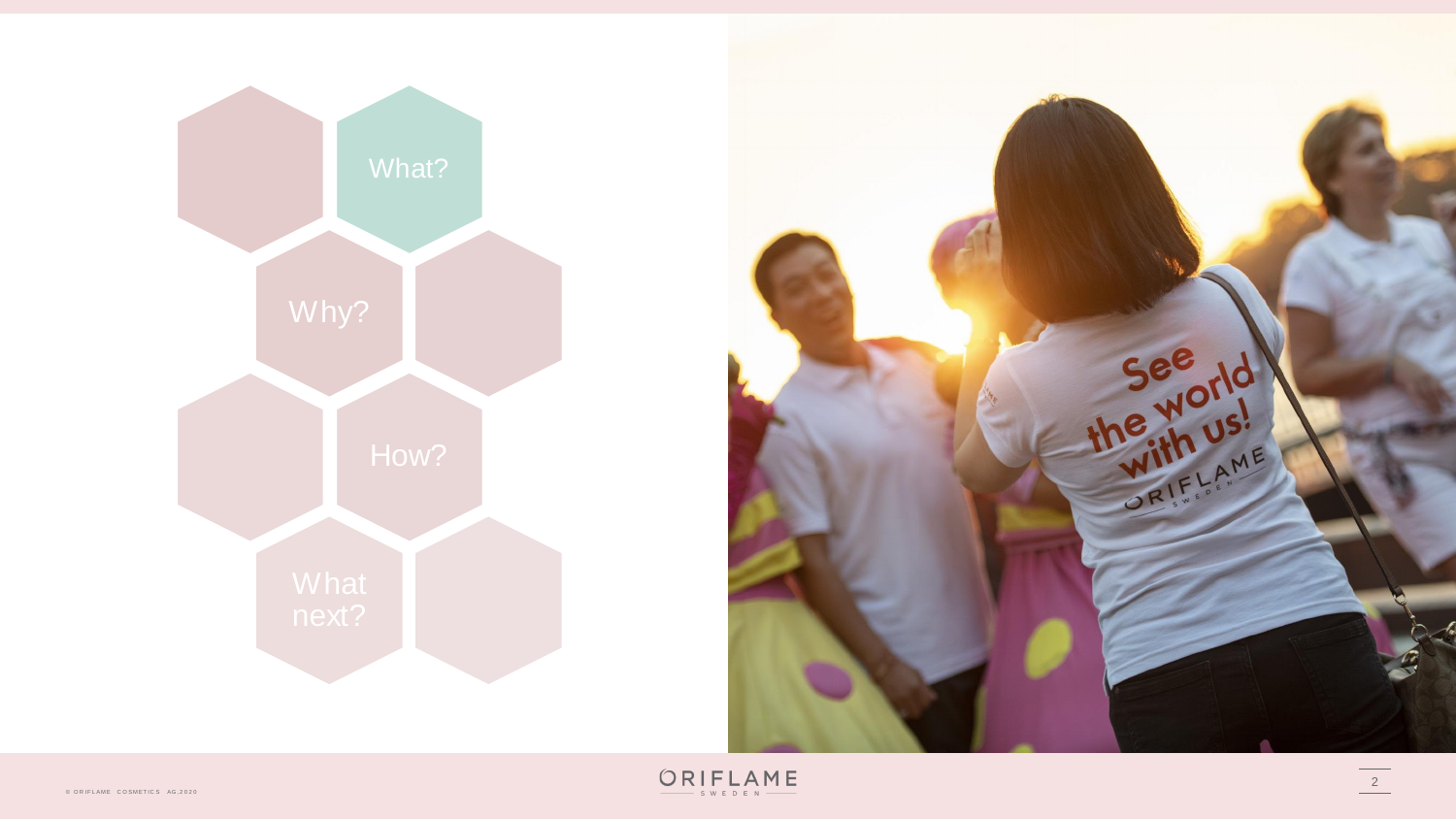#### **The Oriflame Code of Conduct**



#### [https://corporate.oriflame.com/en/Abo](https://corporate.oriflame.com/en/About-Oriflame/Who-we-are/Code-of-Conduct-and-other-policies) ut-Oriflame/Who-we-are/Code-of-Conduct-and-other-policies

### **Message from the CEO**

When you are an Oriflame employee, regardless of which country you work in or what your position is, the Code of Conduct applies to you. Together with our policies and guidelines, it sets out the framework that leads us to making the right choices at work - with a high level of integrity and a strong ethical and moral conscience. Therefore, all of us should feel a shared responsibility for the Code of Conduct. If you ever experience or encounter behaviour that jeopardises our Code, I count on you to speak up and help us fix it. If there are any specific situations not addressed by the Code of Conduct or the policies, we must always comply with the applicable laws.

This Code is part of our long-term commitment to becoming a truly sustainable company. We are reliable, open and transparent. We are proud of our ethics and values and we want to share them with the world.

We are more passionate than ever about enabling people to fulfil their dreams, build a career, travel, make money, enjoy our products and look great. Our entrepreneurial spirit helps us to be good at what we do and always strive for excellence. There is always

more to do, and better ways of doing it. We are all part of the worldwide Oriflame community and if we work together and support each other, I am confident we will reach our vision to be the #1 Social Selling **Beauty Company.** 

Yours sincerely,

Magnus Brännström, **Chief Executive Officer and President** 

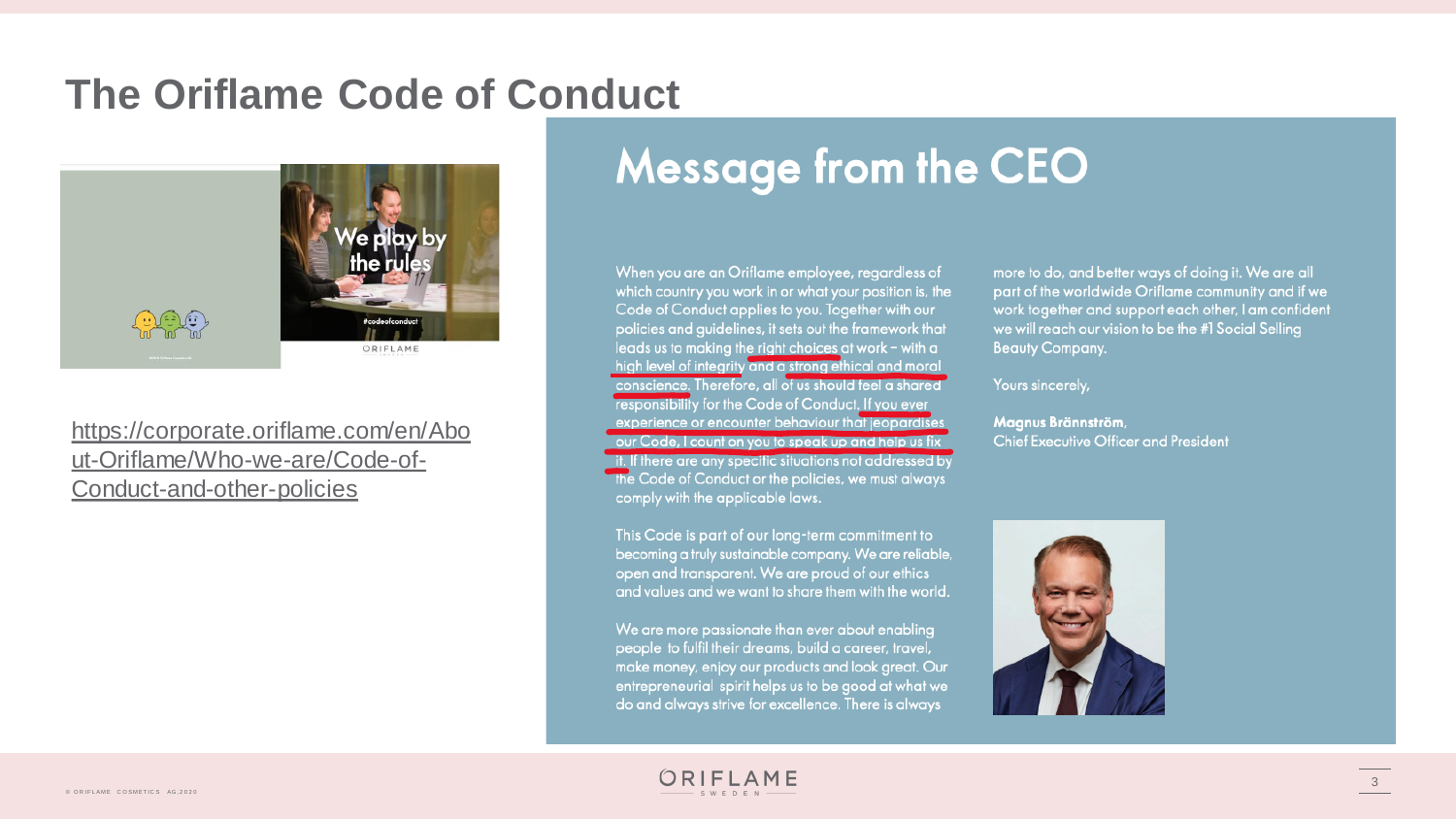

What to report?

Breaches to the Oriflame Code of Conduct

Breaches to the applicable **regulation** 

Other business ethics concerns

• "Doesn't feel right"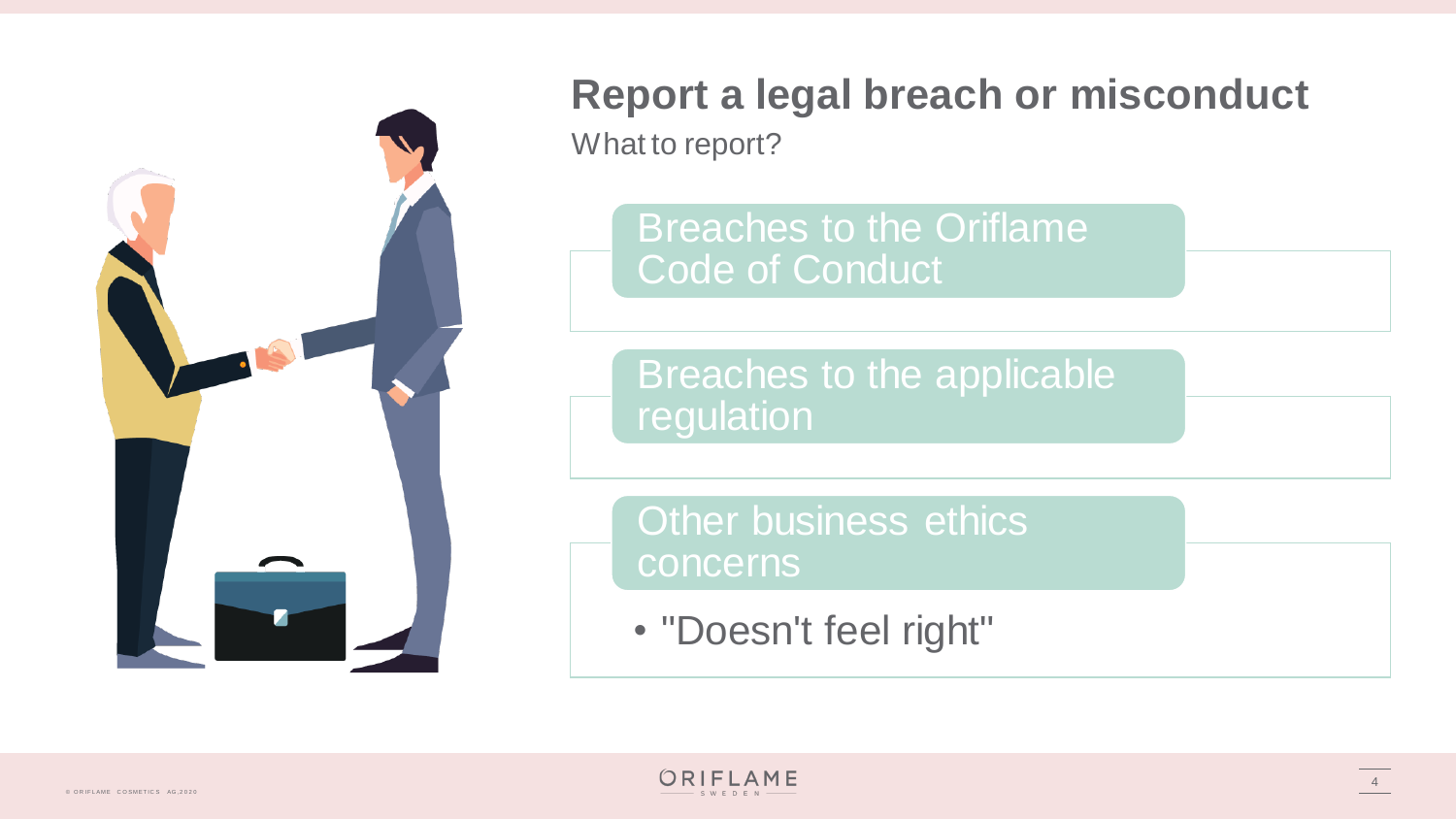

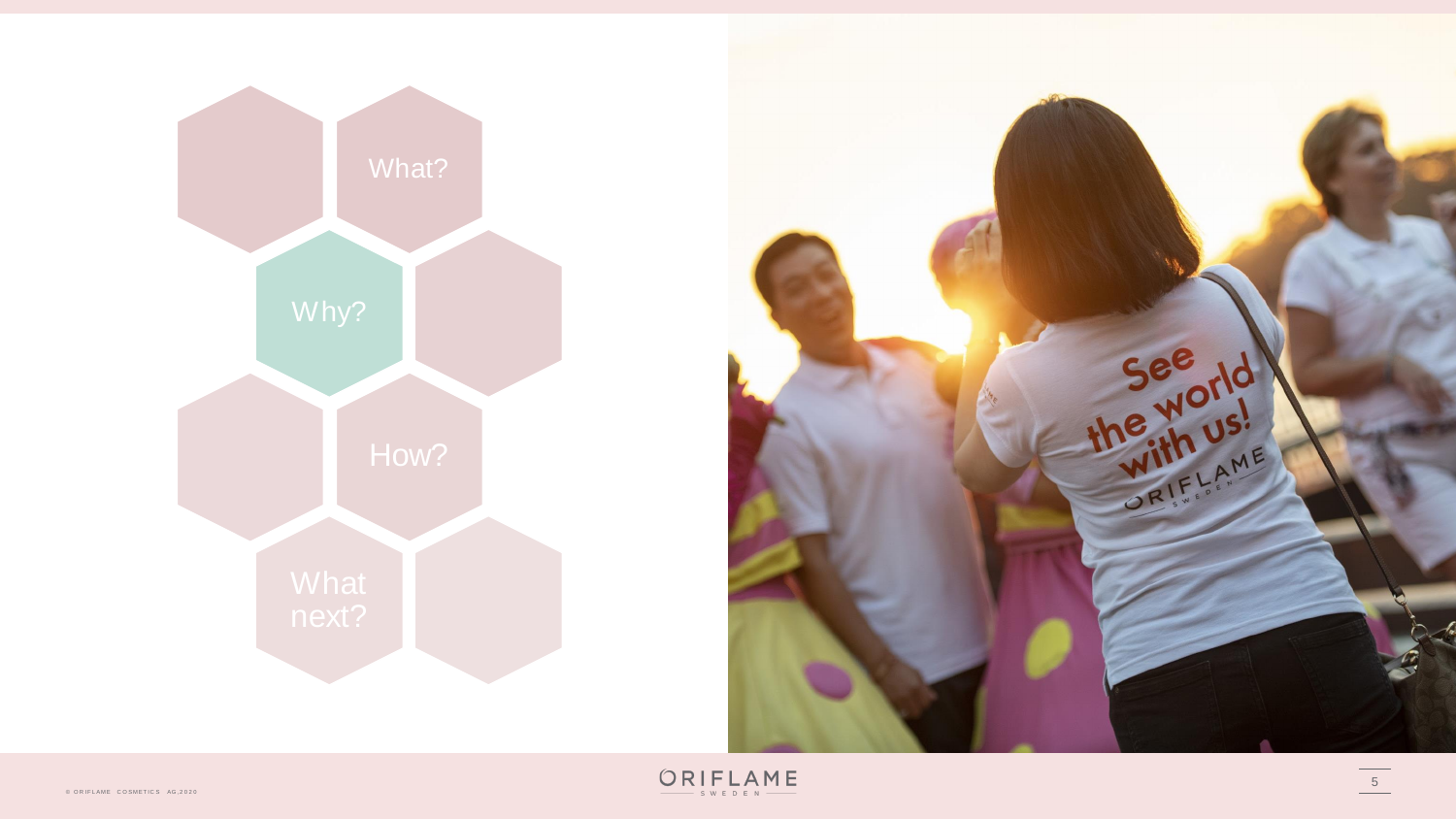Why reporting?

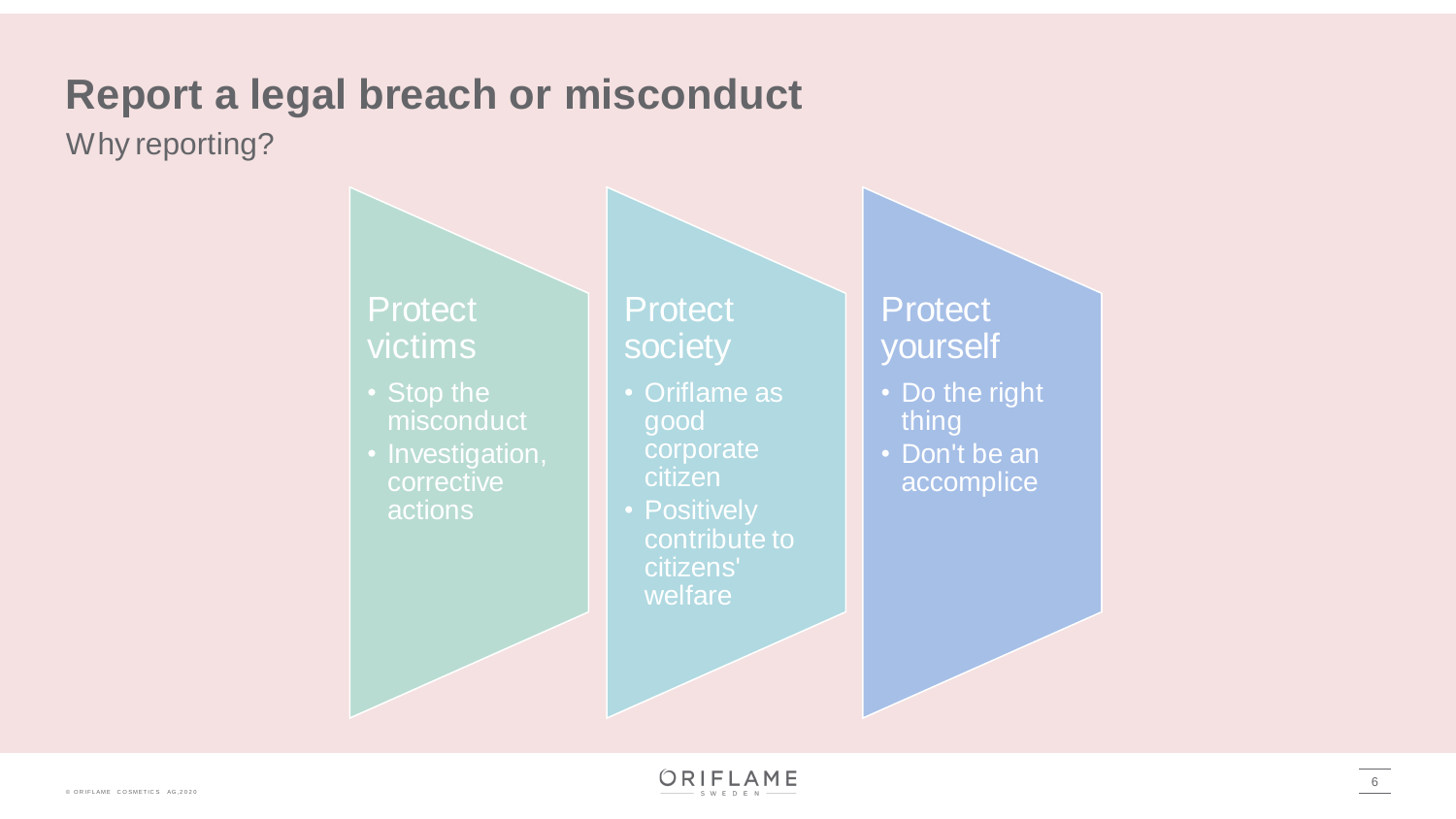



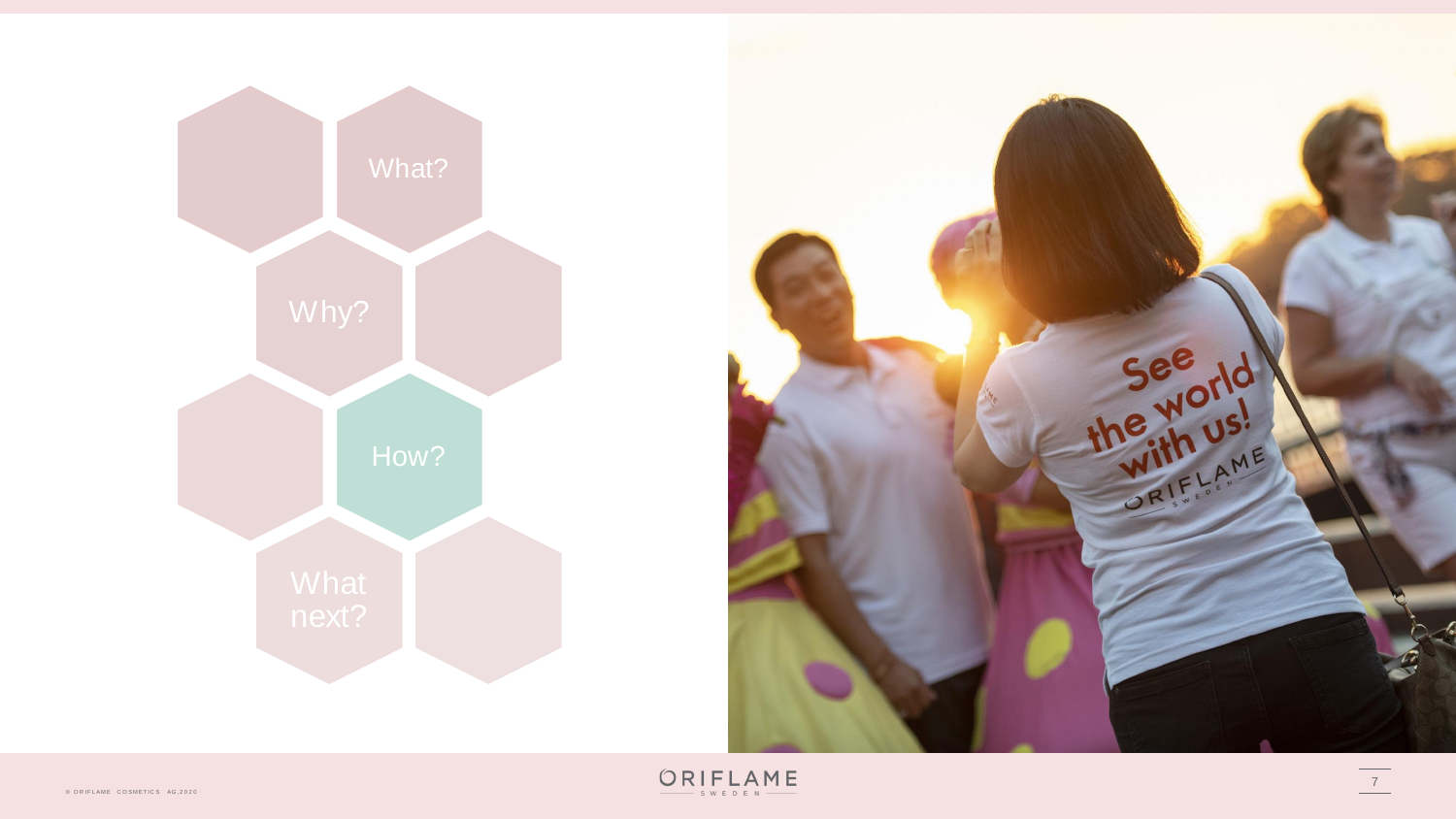How to report?

- 1. Select your preferred language
- 2. Follow the on-screen instructions
- 3. Fill the form
- 4. Click on "Submit"

Click here to report your concern (English) Click here to report your concern (Polish) Click here to report your concern (Russian) Click here to report your concern (Bahasa) Click here to report your concern (Spanish) Click here to report your concern (China) Click here to report your concern (Vietnam)



**1.**

ORIFLAME  $SWEDEN$ 

#### Report a legal breach or misconduct

The form will take approximately 5-10 minutes to complete. If you have observed or experienced a situation where Oriflame, any of its employees or representatives, or suppliers have breached the Oriflame Code of Conduct, applicable law or other ethical principles, please use this form to report your concerns. This form is not to report customer-experience related issues (issues with orders, catalogues, etc.) or Brand Partners issues (network, bonus, etc.). The information you report here will be reviewed by the Oriflame Global Assurance Team and, where relevant, an investigation will be launched. All information entered in this form is kept strictly confidential, and this form is anonymous by default. Confidential means we don't share your identity with anyone; Anonymous means we don't know your identity. The information you enter shall be true and verified. Please do not report rumours, hearsay, and do not make false allegations. Please feel free to complete the form in any language you are comfortable with. Links: the Oriflame Code of Conduct and public Policies: https://corporate.oriflame.com/About-Oriflame/Who-we-are/Code-of-Conduct-and-other-policies information about reporting concerns and Privacy Notice for the usage of this form; https://corporate.oriflame.com/About-Oriflame/Who-we-are/Code-of-Conduct-and-other-policies/Report-a-concern

What happened? Please describe your concerns as factually as possible. Wherever possible, please provide details such as

names, etc. The more details you provide, the more efficient the investigation will be.

Where did it happen specifically? Please provide detailed information about where the incident happened (e.g. which country,



**2.**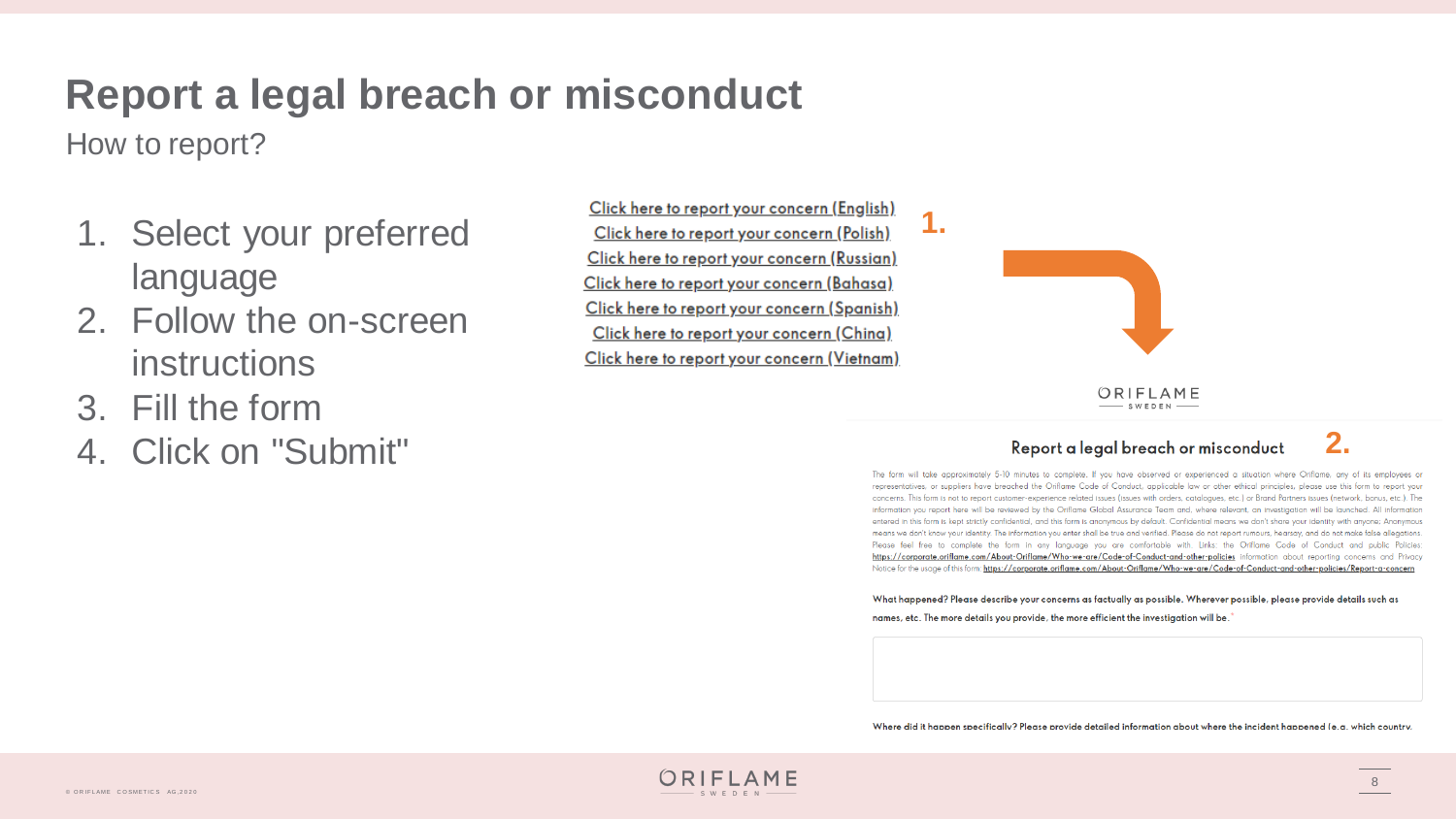How to report?

- IMPORTANT NOTES about the form:
	- − The form is **anonymous by default:** no personal data is automatically collected by us nor accessible whatsoever.
	- − **Opt-in:** if you so wish, you can voluntarily opt-in to provide your contact details within the form so that you can be kept informed about significant developments or so that you can be contacted for further details.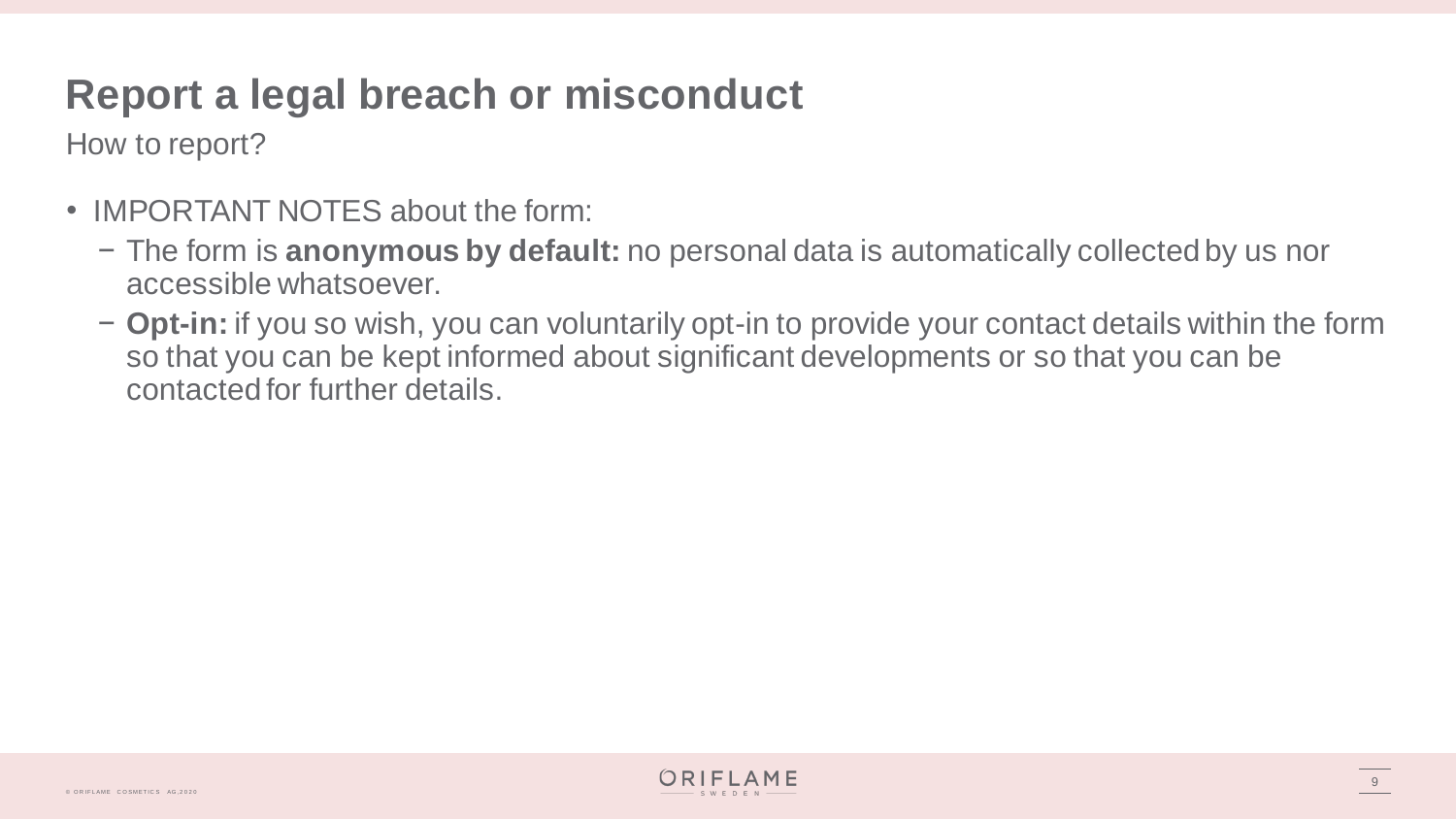

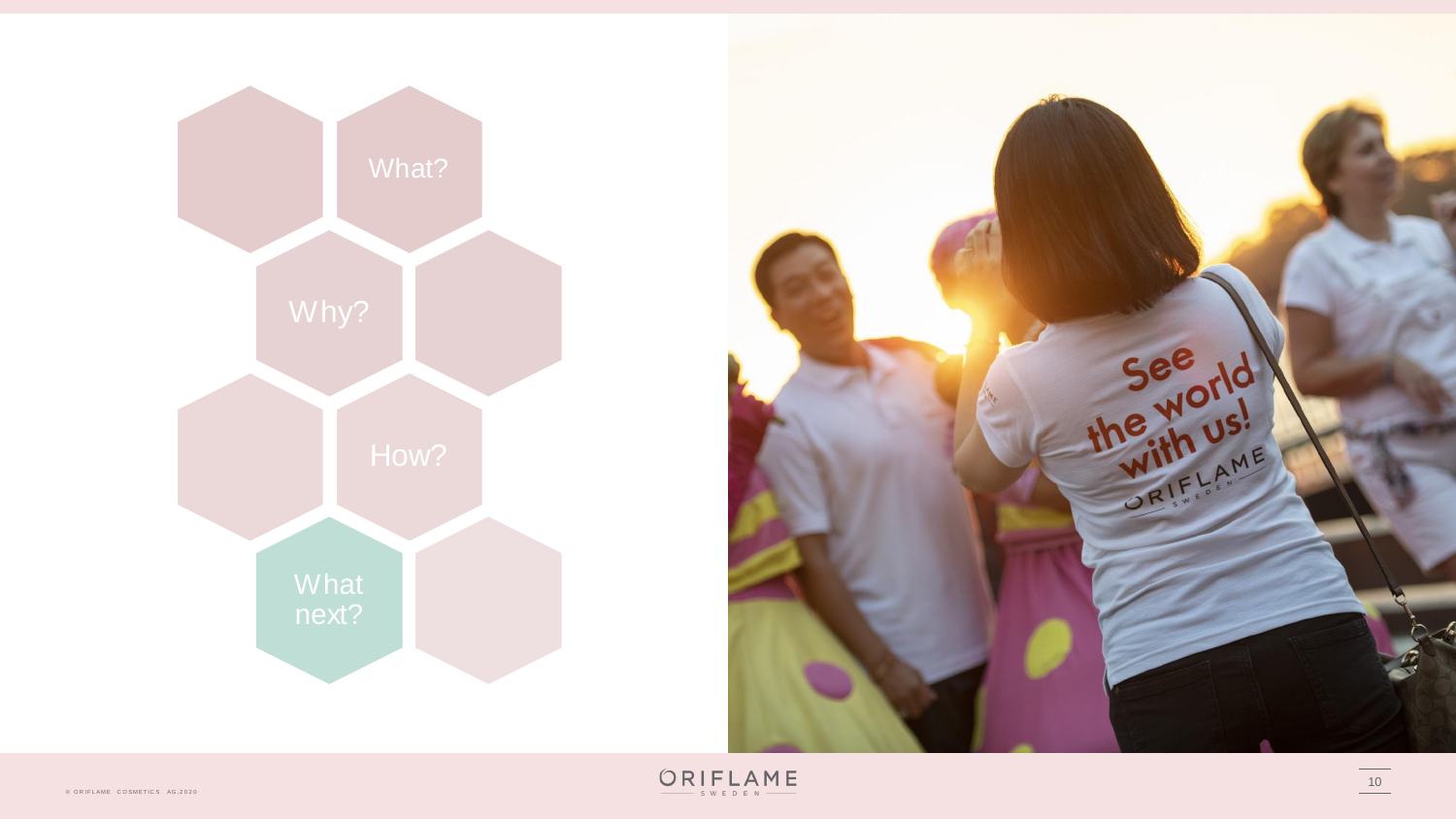What happens after I have reported?

- details:
	- − Confirmation of receipt
	- − Information when your report has been reviewed
- <ul>\n<li>If you provide contact details:\n <ul>\n<li>Configuration of receipt</li>\n<li>Information when your report has been reviewed</li>\n<li>Where leading possible, update on the status of your report within 3 months</li>\n</ul>\n</li>\n</ul> − Where legally possible, update on the status of your report within 3 months

The concern reported:

- May be transferred to relevant team for immediate action
- May trigger the start of an internal investigation